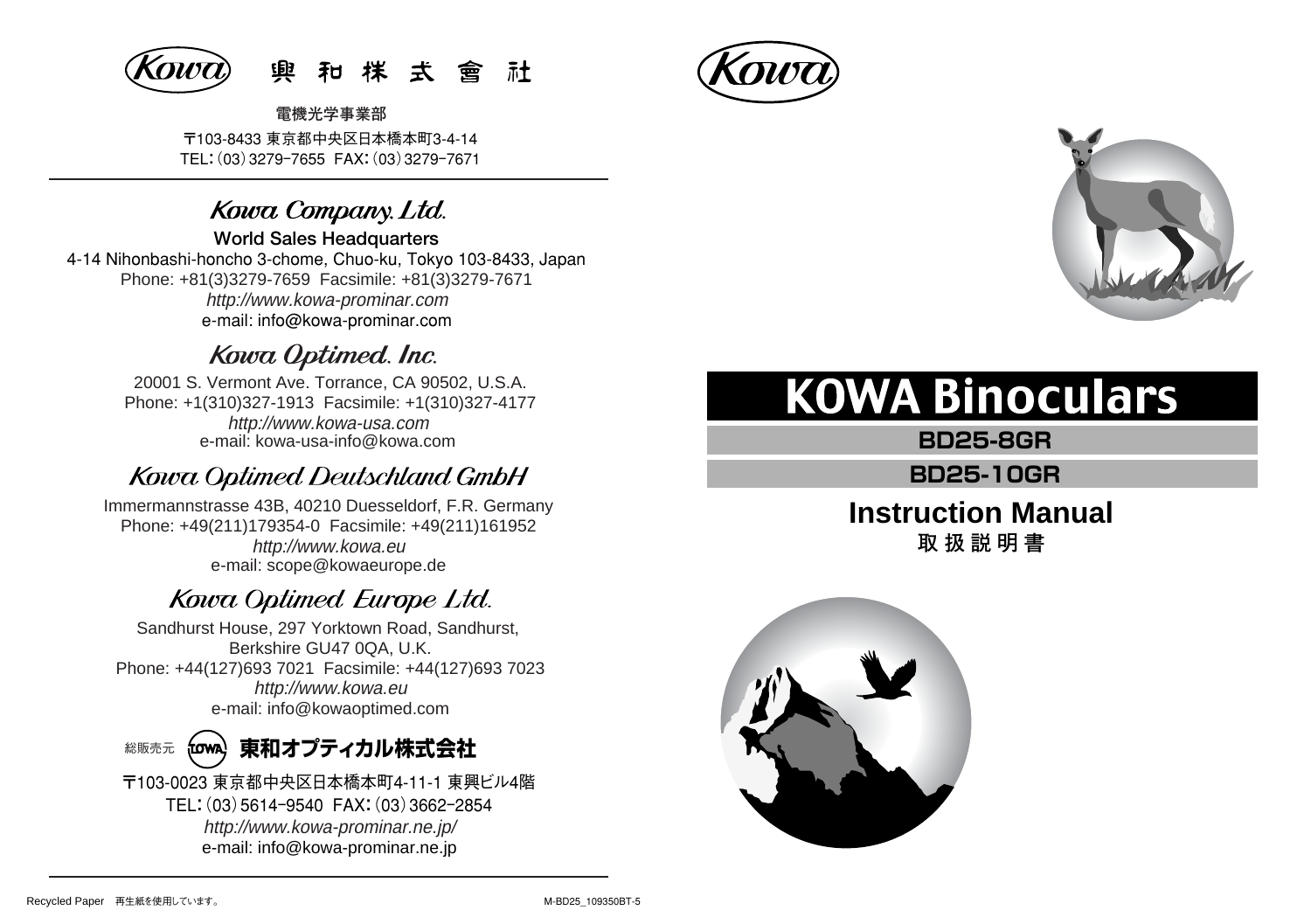## **Foreword**

この度は、KOWA双眼鏡 BD25シリーズをお買い上げいただきまして誠にありがとうございました。 お使いになる前に、この取扱説明書をよくお読みいただき、正しくお使いください。 Thank you for choosing the KOWA BD25 Series binoculars. Carefully read this instruction manual before using this product to ensure proper use and maintenance.



# **How To Use 使い方**

To ensure the maximum performance of the binoculars, you must first adjust them to your own visual acuity. This is achieved by adjusting the eyecups and interpupillary distance, setting the diopter, and adjusting the focus. The image visibility differs according to your physical condition, surrounding environment, and weather conditions.

適正な眼幅合わせ、視度調整、ピント合わせを行うことにより、双眼鏡の性能を最大限に発揮させることができます。 体調や周りの環境、天候などの状況によっても見え方は変わりますので、こまめに調整して、最高の性能をお楽しみく ださい。

## **Adjusting the eyecups ① アイポイントを合わせる**

This binoculars features twist-up eyecups to provide proper eye relief for use with or without eyeglasses.

If you do not wear eyeglasses, extend the eyecups to the desired position by turning them counterclockwise.

If you wear eyeglasses, twist the eyecups down so that they sit flush with the ocular lens of the binoculars.



## **② Adjusting the interpupillary distance 眼幅を合わせる**

The distance between the pupils of your eyes is known as interpupillary distance. To see a single image, the binoculars must be set so that the center of the ocular lenses are the same distance apart as your pupils. To adjust the interpupillary distance, look through the binoculars at an object in the distance and move the two barrels closer to or farther away from each other until the two circular images become one.

\*Do not apply excessive force to the binocular when adjusting the interpupillary distance

両目で覗いたときに左右の視野の円形が1つに重なるように左 右の鏡筒を開閉して眼幅を調節してください。鏡筒は中心軸を 中心に開閉します。

※眼幅を合わせる際には無理な力を与えないでください。

## **③ Adjusting the diopter 視度を合わせる**

To adjust for the difference of visual acuity between your right and left eyes, the diopter adjustment ring on the right barrel of the binoculars must be adjusted. Adjusting the diopter will provide you with a crisp sharp image every time you use your binoculars.

#### **A. Left Eye Adjustment**

Select a motionless object and cover the right objective lens with your hand. Look through the left ocular lens with your left eye and turn the focus knob until your left eye is focused on the object you have chosen.



#### **B. Right Eye Adjustment**

Cover the left objective lens with your hand and look through the right ocular lens with your right eye (use the same object used for left eye adjustment). Turn the diopter ring until the image is in focus.

Your binoculars are now set to your eyesight.

まず左眼だけで左接眼レンズを覗きながら、フォーカスノブを回し てピントを合わせてください。このときピントを合わせる目標物は動 きのないもの(建物や樹木など)にしてください。

フォーカスノブは右に回すと近くに、左に回すと遠くにピントが合 います。

次に、右眼だけで右接眼レンズを覗き、左眼でピントを合わせたと きと同じ目標物を見ながら視度調整リングを回してピントを合わせ てください。

あくまでも目安ですが、左右の視力が同じなら0ディオプター付近 が適当です。

## **④ Focusing 目標物を見る**

To make focus adjustments, simply turn the focus knob while viewing through both barrels.

目標物を変える度にフォーカスノブを回してピントを合わせてください。







**Appropriate** 適正な眼幅

Too wide or too narrow 眼幅が広いまたは狭い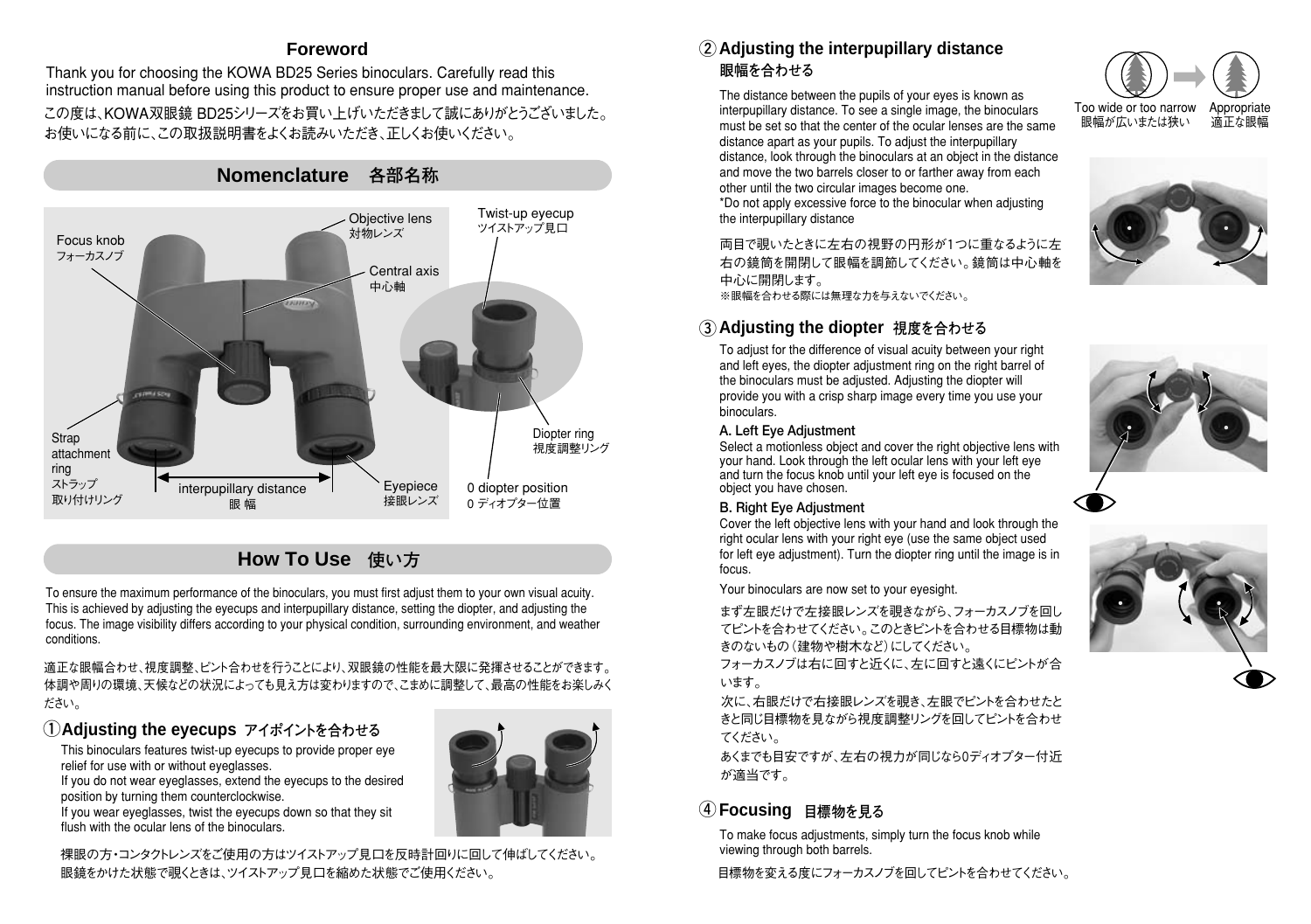## **Specifications 仕様**

| Type                                           | 形式         | Roof Prism Center Focusing<br>ダハプリズム中央合焦式 |                  |
|------------------------------------------------|------------|-------------------------------------------|------------------|
| Magnification                                  | 倍率         | $8\times$                                 | $10 \times$      |
| Effective Diameter of<br><b>Objective Lens</b> | 対物レンズ有効径   | 25mm                                      | 25mm             |
| <b>Real Field of View</b>                      | 実視界        | $6.3^\circ$                               | $5.0^\circ$      |
| Field of View<br>at 1000m/yds                  | 1000m先での視界 | 110 m / $yds$                             | 87.3 m / yds     |
| <b>Exit Pupil Diameter</b>                     | ひとみ径       | $3.1 \text{ mm}$                          | $2.5 \text{ mm}$ |
| <b>Relative Brightness</b>                     | 明るさ        | 9.6                                       | 6.3              |
| <b>Twilight Factor</b>                         | 薄暮係数       | 14.1                                      | 15.8             |
| Eye-Relief                                     | アイレリーフ     | 15.8 mm                                   | 17.7 mm          |
| <b>Focusing Range</b>                          | 焦点調節範囲     | 1.8 m $\sim \infty$ (6 ft $\sim \infty$ ) |                  |
| Interpupillary<br>Distance Range               | 眼幅調整範囲     | $56 \sim 74$ mm                           |                  |
| Length                                         | 長さ         | 111 mm $(4.4 \text{ in})$                 |                  |
| Width                                          | 幅(眼幅最大時)   | 107 mm $(4.2 \text{ in})$                 |                  |
| Height                                         | 高さ(眼幅最大時)  | 39 mm (1.6 in)                            |                  |
| Weight                                         | 重量         | 320 g (11.3 oz)                           |                  |

## **Standard Accessories 付属品**

| Soft Case                             | ソフトケース           |   |
|---------------------------------------|------------------|---|
| Strap                                 | ストラップ            |   |
| Objective Lens Cap                    | 対物キャップ           | 2 |
| Evepiece Cap                          | 接眼キャップ           | 2 |
| Instruction manual<br>(this document) | 取扱説明書(本書)        |   |
|                                       | 保証書 (Japan Only) |   |

#### **Care and cleaning of the lens**

- Use a blower, can of air, or soft oil-free brush to remove dust from the lens surface.
- Fingerprints and other substances left on the lens surface can cause mold growth. After removing dust, lightly wipe the lens with a soft lens cloth, gauze, or cleaning paper (available at a camera shop) dampened with a small amount of lens cleaner. Wipe the lens surface gently in a circular motion, starting from the center and working out to the edge. If the lens surface is still dirty repeat the process again, using a new piece of cleaning paper or an unused portion of the cloth. After this, use the moisture from your breath to fog up the lens and wipe it clean, using a new piece of cleaning paper or cloth.
- A commercial lens cleaner can leave behind a film on the lens surface so use as small a quantity as possible.

#### **How to clean the body**

- Remove dust and debris with a blower or can of air and wipe with a clean soft cloth. Do not use solvents such as acetone, benzene, paint thinner, or products that contain these solvents to clean the body. These products will discolor or deform the outer cover and lens holder.
- Carefully brush dirt and debris from the focus knob, diopter ring, center axis, and other moving parts.

#### **Storage**

- Storing the binocular without cleaning can leave stains on the surface and promote mold growth. Cleaning is especially important after using the binoculars in dusty or humid conditions, or after use in the rain or near the coast.
- After cleaning, allow the binoculars to dry thoroughly indoors at room temperature, replace all lens caps, and then store the binoculars in a dry place.

Place the binoculars in an airtight container together with desiccant when storing for extended periods of time.

## **レンズのお手入れ**

- レンズ面のゴミやホコリは、ブロアで吹き払うか、柔らかい油気のないハケで払うようにして、取り除いてください。
- レンズ面についた指紋などの汚れは、保管の際にカビの発生の原因となります。 ホコリを取り去ったあと、メガネ拭き専用の布(市販品)で軽く拭き取るか、ガーゼまたは専用のクリーニン グペーパー(カメラ店などで市販されているもの)に少量のレンズクリーナー(市販品)を含ませて拭き取っ てください。ガーゼやクリーニングペーパーは常に新しい面を使って拭き上げてください。
- 市販のレンズクリーナー使用の場合、界面活性剤の跡が若干残ってしまいます。できるだけ少量のク リーナーを使用し、最後に息でレンズを曇らせて新しいガーゼもしくは新しいクリーニングペーパーで拭き 取るようにしてください。

#### **本体の汚れを取るには**

- 本体のお手入れは、ゴミやホコリはブロアで軽く吹き払った後、柔らかい清潔な布で軽く拭いてください。特に、 海辺などで使った後は、湿った柔らかい清潔な布で塩分を拭き取り、次に乾いた布で軽く拭いて乾かしてくだ さい。アセトン、ベンジンやシンナーなどの有機溶剤や、有機溶剤を含むクリーナーを使用した場合、外装 カバー、レンズ押さえなどが変色、変形しますので決して使用しないでください。
- フォーカスノブや視度調整リング、中心軸などの回転部分に入った砂・ゴミは、ハケでよく払ってください。

### **保管する時は**

● レンズや本体が汚れたままでの保管・使用は表面にしみが残る可能性があるばかりでなく、カビや曇りが生じ やすい状況となります。特に、雨中や海辺など湿気、ホコリの多い所で使用した時は、前記の方法で手入れし た後、室内で十分に乾燥させてからレンズキャップをして風通しのよい、乾燥した場所に保管してください。 長期保管する際には気密性の高い容器に乾燥剤と共に保管してください。